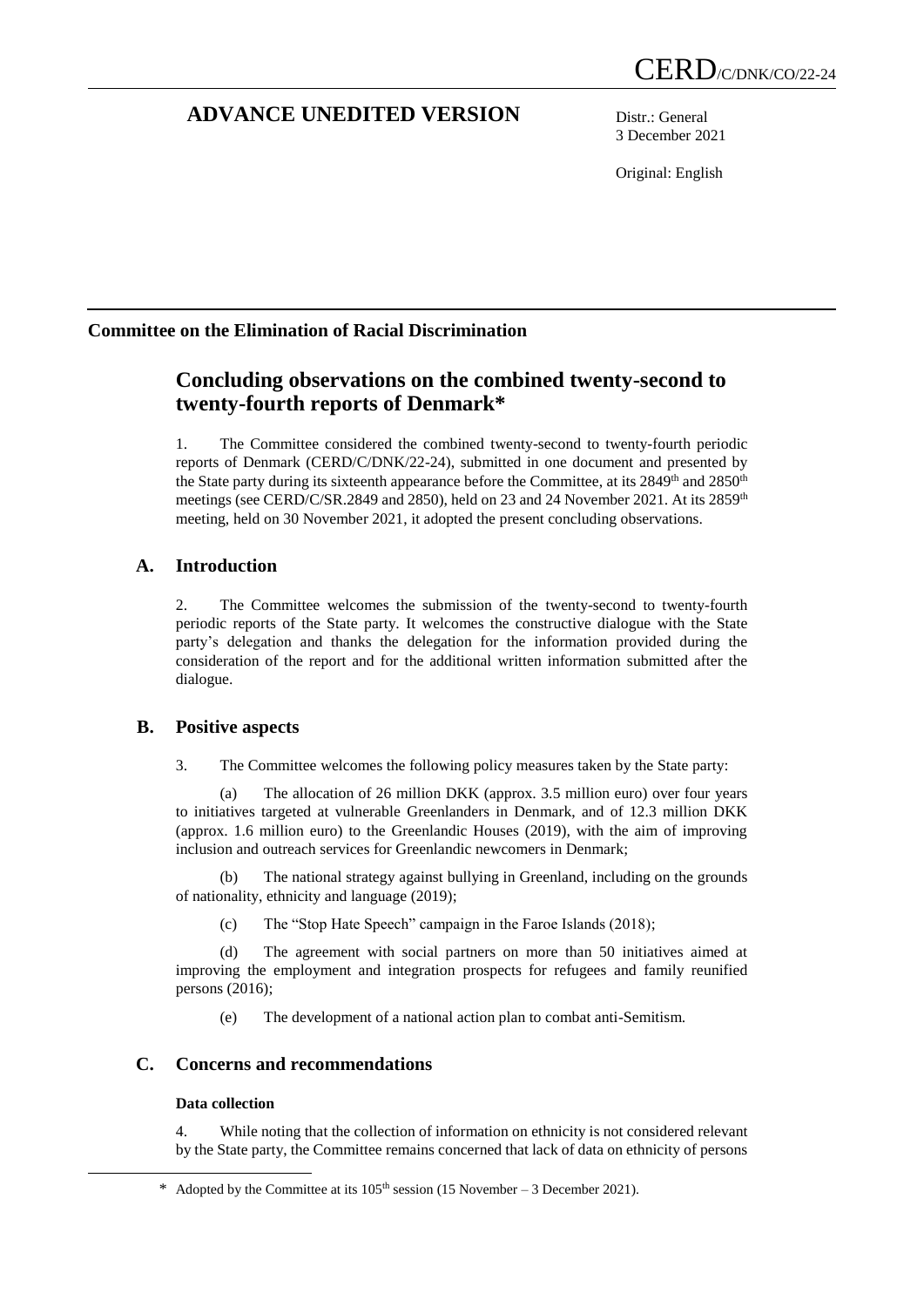residing in Denmark impedes an accurate assessment of progress towards the equal enjoyment by all groups without discrimination of the rights protected under the Convention, and of efforts to elaborate effective public policies in line with the Convention (art. 1, 2).

5. **The Committee reiterates its previous recommendation (CERD/C/DNK/CO/20- 21, para. 7) that the State party revise its data collection processes to ensure that it collects data on ethnicity, in light of the provisions of article 1 of the Convention and paragraphs 10 to 12 of the Committee's reporting guidelines (CERD/C/2007/1).**

## **The Convention in domestic law**

6. While noting the position of the State party that the Convention is a relevant and valid source of law in the State party despite it not being incorporated into the domestic legal order, the Committee is concerned by the very limited number of examples that demonstrate the application of the Convention by domestic courts. The Committee is not convinced by the reasoning of the State party that incorporation of the Convention into the domestic legal order entails a risk of shifting powers conferred upon the Parliament and Government to the courts (art. 2).

7. **The Committee recommends that the State party fully incorporate the Convention into its domestic legal order. The Committee also recommends that the State party take steps to disseminate the provisions of the Convention among judges, prosecutors, lawyers and law enforcement officials, and train them on these provisions, so as to facilitate the citing and invocation of the Convention before, or its application by, domestic courts. The Committee further recommends that the State party provide updated information in its next periodic report on the number of cases or decisions in which domestic courts have invoked or applied the Convention, including for interpretative purposes.**

## **Enforcement of provisions against racial discrimination and evaluation of policies**

8. The Committee is concerned that despite a reported increase of incidences of racial discrimination against persons with ethnic minority background in various areas of life in Danish society, the State party is not considering developing a comprehensive action plan against racism, as recommended in the Committee's previous concluding observations (CERD/C/DNK/CO/20-21, para. 10). The Committee is also concerned by the large gap between cases of racial discrimination registered officially and the much larger number of cases of racial discrimination indicated by surveys of people with ethnic minority background. The Committee is further concerned by the lack of comprehensive analysis on the impact of policies regarding eliminating racial discrimination (arts. 2, 4, 6).

## 9. **The Committee recommends that the State party:**

**(a) Increase its efforts to prevent and to firmly combat incidences of racial discrimination in various areas of life, in particular by developing and implementing a comprehensive national action plan to combat all forms of racial discrimination including all its intersecting forms, address possible structural discrimination, and cooperate and engage with affected communities in developing and implementing this plan;**

**(b) Conduct research on the reasons for the large gaps between officially reported cases of racial discrimination and the number of cases of racial discrimination reported by people with ethnic minority background; intensify efforts to raise awareness on its legislation on racial discrimination and facilitate access to remedies for victims of such discrimination; and take steps to establish a mechanism which integrates various kinds of information collected by relevant agencies and authorities in the State party to easily identify how many violations of the laws prohibiting racial discrimination have taken place, and to ensure that such data is monitored and analysed on a regular basis.**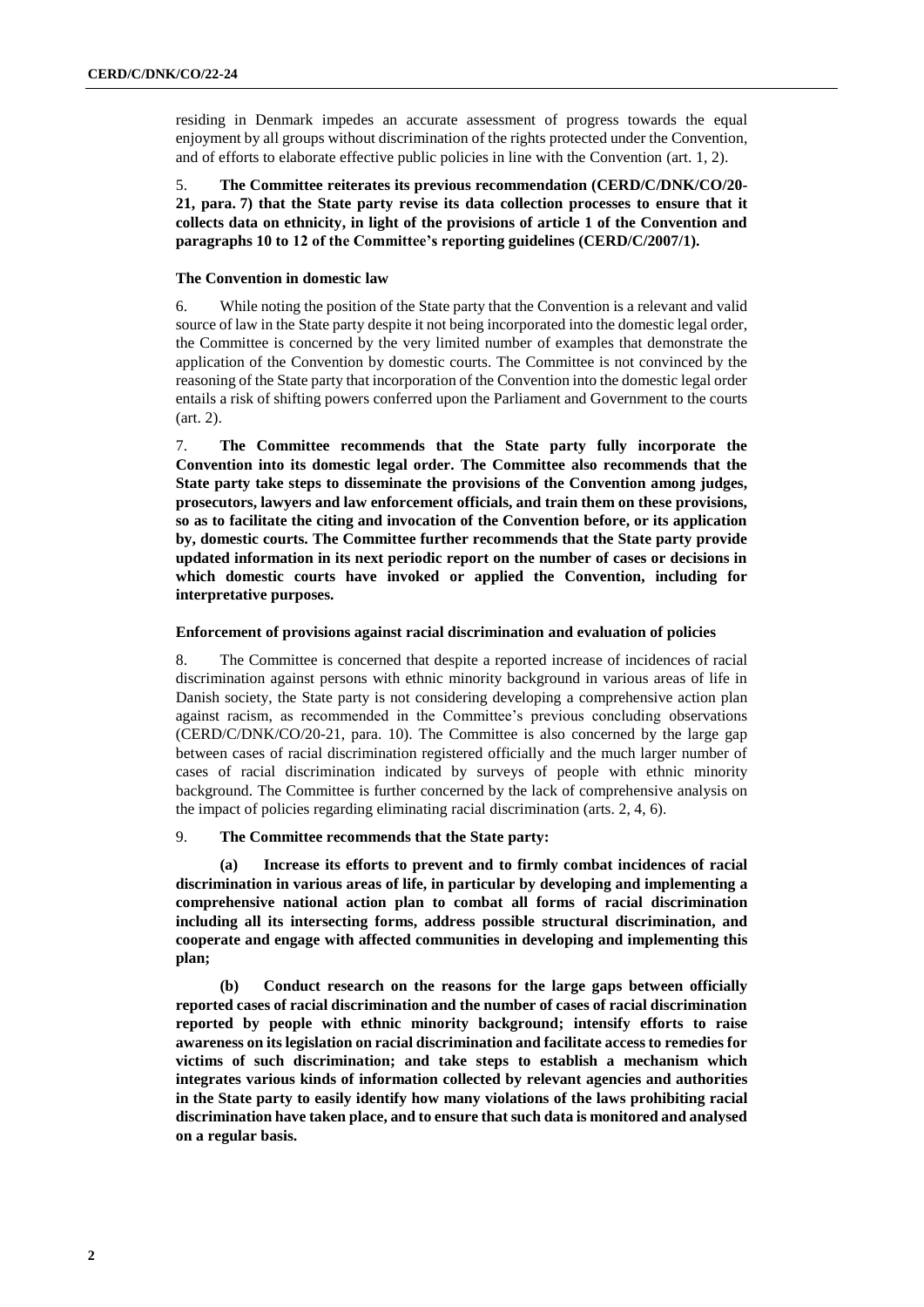## **Use of terms "Western" and "non-Western"**

10. The Committee is concerned that the terms "Western" and "non-Western" as used in the legislation and policies of the State party without any reasonable grounds may lead to marginalization and stigmatization of those classified as "non-Western", and that it could create a distinction between those considered to be "real Danes" and the "others" (art. 2).

11. **The Committee recommends that the State party discontinue the use of the terms "Western" and "non-Western" in its policy and law and instead use terms that do not run the risk of conveying a distinction that could result in stigmatization, marginalization or indirect discrimination against any group of people.**

#### **The "parallel society" plan**

12. The Committee is concerned that the package of laws previously known as "Ghetto package" has a discriminatory impact on ethnic minorities. The Committee is also concerned that, under these laws, although areas classified as "vulnerable" have already met at least two of four detailed socio-economic criteria, the additional criterion of having at least 50 percent of "non-Western" residents leads to such vulnerable areas being classified as "parallel societies" and to the application of more restrictive rules, thus adding a discriminatory ethnic and racial element to these laws, which can result in stigmatization in various areas of life, such as employment, housing and access to services (art. 3, 5).

#### 13. **The Committee recommends that the State party:**

**(a) Refrain from using the percentage of immigrants and their descendants from "non-Western" countries in a certain area as a basis for applying stricter laws and measures;** 

**(b) Undertake a comprehensive review of the impact of the laws and regulations under its programmes to address "parallel societies" and amend or repeal any provisions that directly or indirectly discriminate against any groups under article 1 (1) of the Convention, including with respect to their right to housing, employment, education, or equality before the law.**

### **Greenland**

14. While the Committee notes that a strategy against bullying was adopted by the Parliament of Greenland in 2019, the Committee is concerned by the lack of progress in Greenland to enact a law that prohibits racial discrimination in a comprehensive manner. The Committee also continues to be concerned about the absence of a competent body to deal with complaints of discrimination based on race, colour, descent, or national or ethnic origin (arts. 2, 5).

15. **The Committee recommends that Greenland introduce comprehensive antidiscrimination legislation protecting from discrimination on all grounds listed in article 1 (1) of the Convention and covering all areas of life and set up a mechanism through which it can monitor hate speech and the impact of its campaign against bullying.**

### **Faroe Islands**

16. While the Committee notes that a national campaign against hate speech has been conducted, the Committee is concerned that the government of the Faroe Islands has discontinued efforts to enact a law prohibiting racial discrimination and enforcing equality of treatment in the labour market. The Committee continues to be concerned by the lack of progress towards establishing a national human rights institution in the Faroe Islands despite the recommendations made in 2017 by a task force appointed by the Minister of Foreign Affairs and Trade (arts. 2, 5).

17. **The Committee recommends that the authorities of the Faroe Islands continue their efforts to enact a law to prohibit discrimination and to expedite the process of establishing a national human rights institution, and to ensure that its mandate covers racial discrimination and is in compliance with the principles relating to the status of**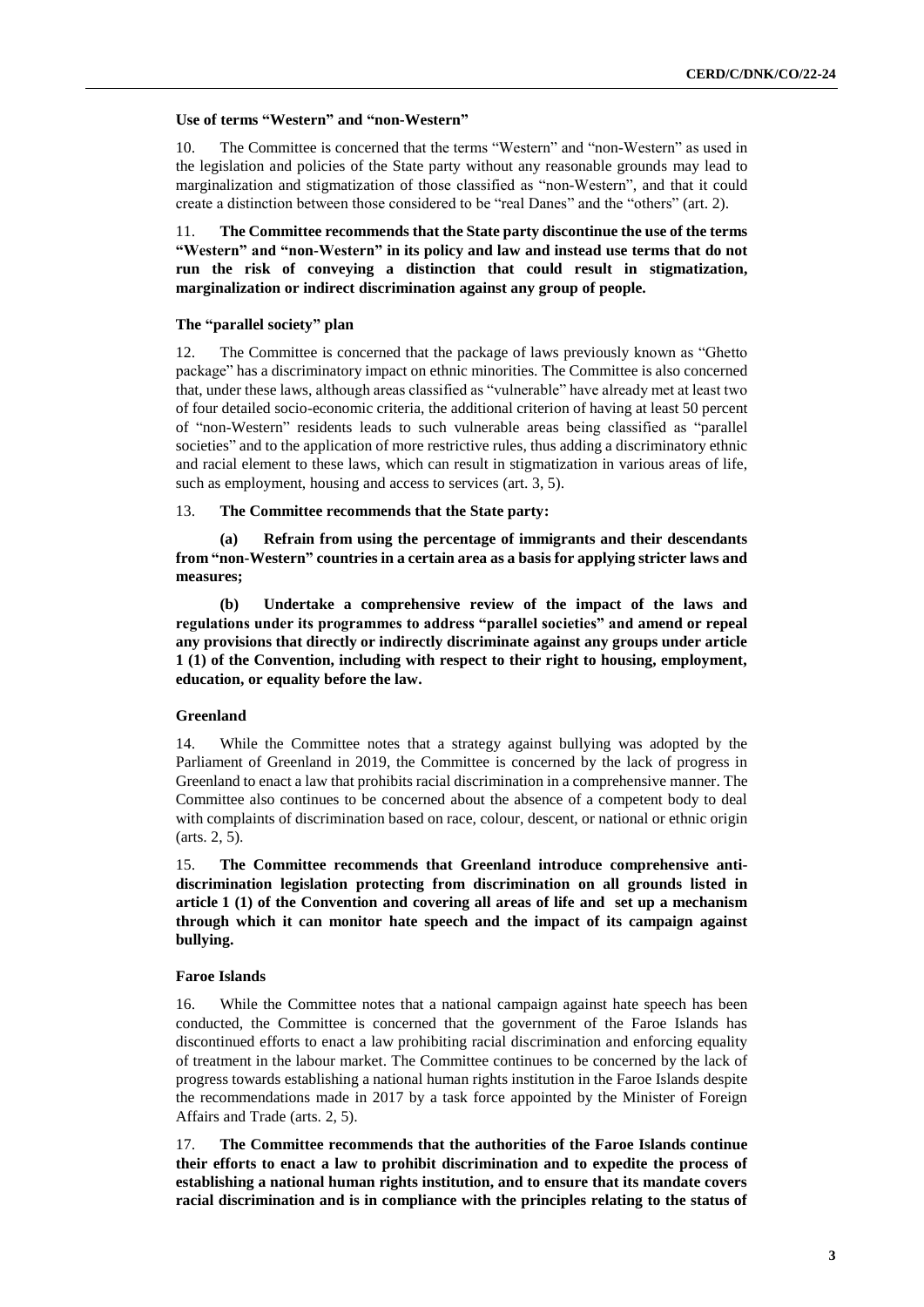## **national institutions for the promotion and protection of human rights (Paris Principles).**

#### **Hate crime and hate speech**

18. The Committee is concerned by the magnitude of underreporting of racist hate crimes and incidents of hate speech in the State party and by the lack of a comprehensive mechanism to collect data on such incidents. The Committee is also concerned by the gap between hate crimes registered by the Police, those prosecuted and the number of convictions where Article 81 para (6) of the Criminal Code was explicitly applied by Courts. The Committee is also concerned by the lack of an explicit prohibition in the Criminal Code of organizations that promote racial discrimination, and of participation in such organizations. The Committee is further concerned by continuing reports of political discourse in the State party that contributes to prejudices and xenophobia (art. 4).

## 19. **The Committee recommends that the State Party:**

**(a) Take measures to remove barriers that prevent victims from reporting racist hate crimes and hate speech incidents, including by creating awareness among potential victims of what constitutes hate crime and which forms of hate speech are punishable under criminal law and of available remedies, and by building trust in the legal system and in the competent authorities' willingness to investigate, prosecute and punish effectively hate crimes and hate speech;**

**(b) Take measures to ensure that all racially motivated crimes, including crimes with mixed motives, are effectively investigated and prosecuted, including by adopting concrete operational measures and by examining potential gaps in investigating, prosecuting and applying the legislation on hate crimes by the courts;**

**(c) Set up a comprehensive data collection system in which racist hate crime and hate speech incidents are registered separately with fully disaggregated data, including category of offense, type of hate motivation, target group, judicial follow-up and outcome, taking into consideration General Recommendation 35 on combating hate speech;**

**(d) Continue the dialogues of the Danish National Police with the communities most affected by hate crime and hate speech and take concrete and regular trust-building follow-up actions;**

**(e) Fully implement the provisions of article 4 of the Convention, including by explicitly prohibiting organizations and propaganda activities that promote and incite violence and racial discrimination, and by enhancing its efforts to provide clear evidence-based data and counter-narratives in response to propaganda and fake news on issues related to public policies.**

## **Racial profiling**

20. The Committee notes that the likelihood that an arrest does not lead to a conviction and that charges for a crime are subsequently dropped are higher for persons of ethnic minority background as compared with persons of Danish ethnic origin, which may be the result of the police more readily suspecting persons with ethnic minority background of committing a crime. The Committee is concerned about the lack of a clear prohibition of racial profiling and operational guidelines for police and other law enforcement officers to prevent and combat racial profiling as well as other policy measures to combat racial profiling, and about the low proportion of police officers with a non-Danish ethnic background, which is only at 2.3 per cent (art. 4).

#### 21. **The Committee recommends that the State party:**

**(a) Ensure that racial profiling is clearly defined and prohibited in legislation and that clear operational guidelines to prevent racial profiling during police stops, identity checks and other police measures are available to police and other law enforcement officers;**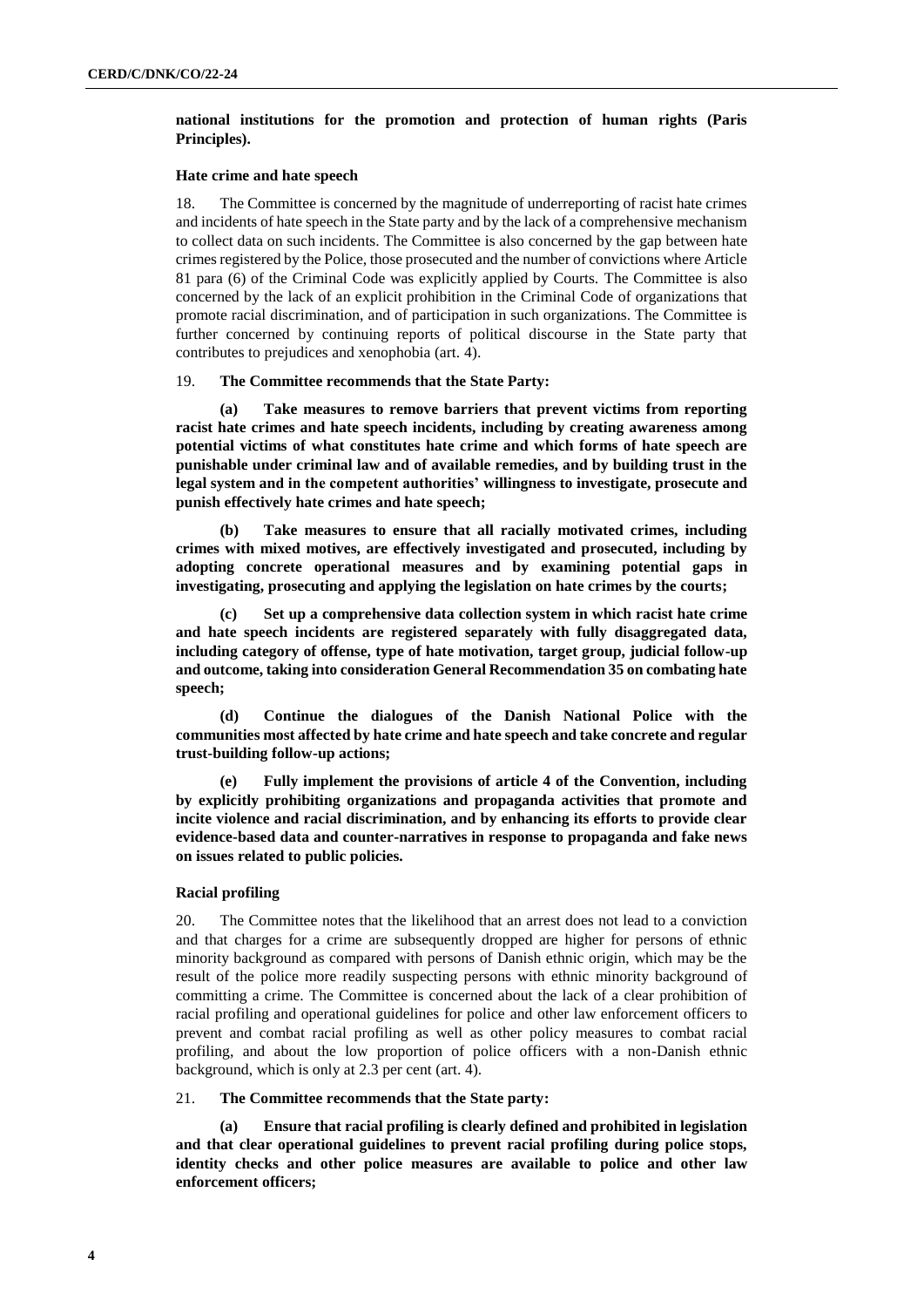**(b) Put in place a mechanism to systematically register the ethnic origin of arrested persons in order to obtain statistical data with regard to ethnic profiling, while ensuring that no data protection regulations are violated;** 

**(c) Monitor the number of complaints of ethnic profiling against the police and other law enforcement agencies and effectively follow-up on these complaints;** 

**(d) Intensify efforts to include persons with non-Danish ethnic background in front-line posts as police officers to increase their visibility and contribute to reducing potential unconscious racial profiling practices.**

#### **Discrimination in the labour market**

22. While noting the State party's initiatives to integrate persons with immigrant and minority background into the labour market, the Committee regrets the lack of information on measures to improve labour market integration of other minorities, including of Roma. The Committee also regrets the lack of official statistics on the court cases about employment discrimination, which could give an indication of possible discrimination in the labour market (art. 5).

23. **The Committee reiterates the recommendation from its previous concluding observations (CERD/C/DNK/CO/20-21, para. 15) that the State party expand and strengthen its initiatives to improve the integration of non-citizens and persons belonging to minorities, including Roma, in the labour market and to address the structural discrimination they may face in this area. The Committee also recommends that the State party collect data on court cases about discrimination in the labour market in order to get a clear picture of this situation.** 

#### **Interpretation in health care**

24. The Committee notes that the State party has implemented an interpreter certification scheme to ensure and enhance the quality of interpretation services in the health care system, under which companies are able to apply for authorization as certification institutions. However, it is concerned by reports that access to quality interpretation in languages spoken by refugees and migrants continues to be limited in the health care system, thus jeopardizing the right to health for the affected persons (art. 5).

25. **The Committee recommends that the State party take measures to ensure that the new interpreter certification scheme is implemented in a manner in which it effectively enhances and ensures the quality of the interpretation services in the health care system for persons in need. In particular, it recommends that the State party provides access to qualified and properly trained interpreters in the languages most frequently used by refugees and migrants, and ensures the scheme's evaluation to this end.** 

#### **Situation of the COVID-19 pandemic**

26. The Committee is concerned that persons from ethnic minority communities in the State party have been more vulnerable to and disproportionally affected by the COVID-19 pandemic, both in terms of infection and severity of impact on their health status afterwards. It is also concerned that, despite the efforts of the State party, the vaccination uptake and testing rates have been lower in these communities (art. 5).

27. **The Committee recommends that the State party further enhance its targeted efforts to protect ethnic minorities from the COVID-19 pandemic and its effects, in particular by increasing vaccinations uptake and testing among persons from ethnic minority communities, and taking measures to build trust within these communities in the health care measures in place to address the pandemic, including by engaging with a diverse and broad range of representatives of these communities in the development of such trust-building measures.**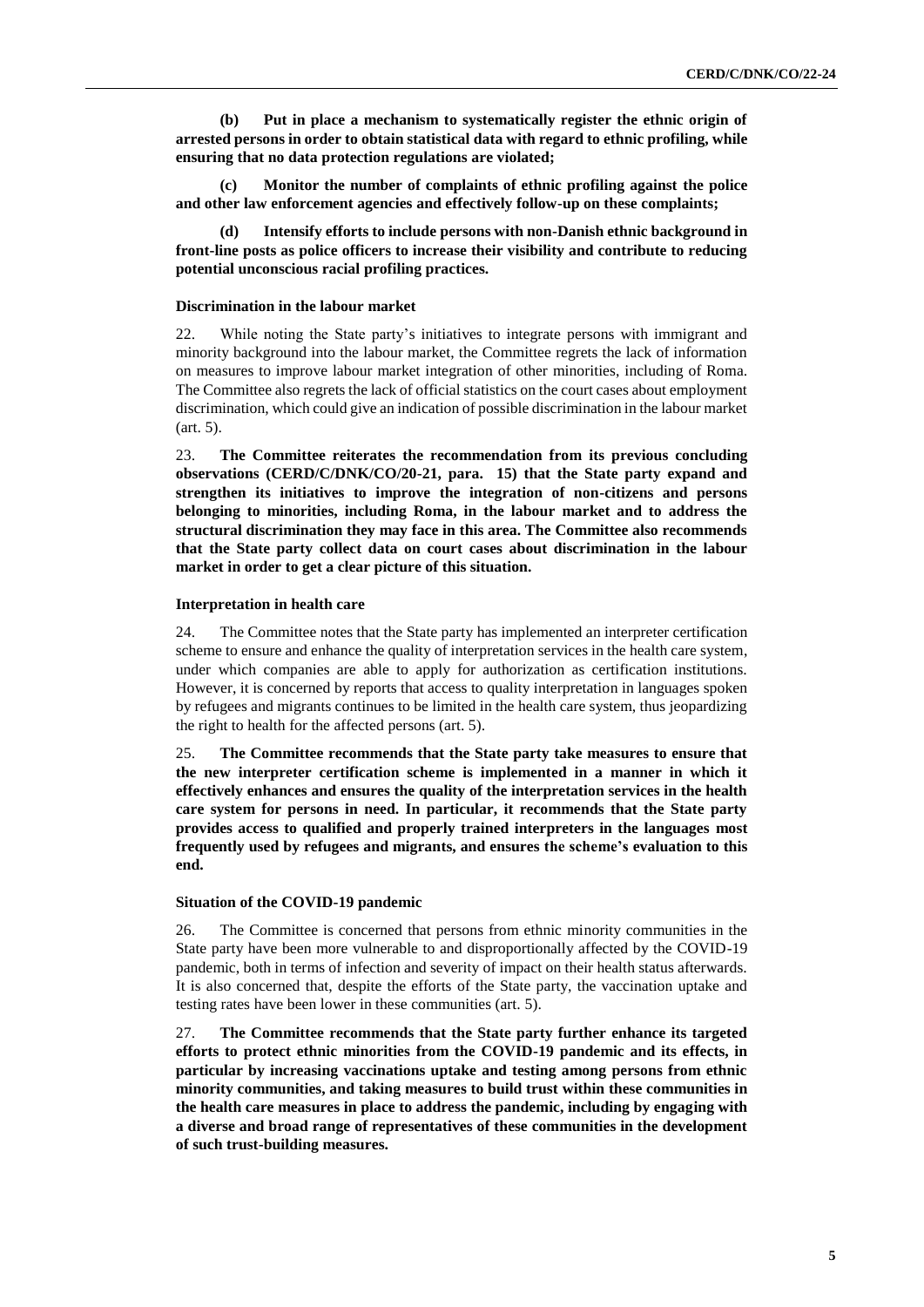### **Situation of Roma**

28. While noting the State party's view that Roma benefit from its welfare system on an equal footing with other persons living the State party, the Committee is concerned that the lack of statistics disaggregated by ethnicity does not allow the Committee to evaluate the degree of enjoyment by Roma of their economic, social and cultural rights, including through the State party's welfare system. While acknowledging that the provision criminalizing the establishment of and staying in camps that qualify as a disturbance to public order is not drafted with reference to nationality or ethnicity, the Committee notes reports that 453 out of the 459 persons charged under this provision by 1 July 2019, were non-Danish nationals (arts. 2 and 5).

29. **The Committee recommends that the State party take measures to evaluate the enjoyment of Roma to their economic, social and cultural rights on equal footing with the rest of the population in the State party. The Committee also recommends that the State party devise any possible Roma-specific strategy based on such an evaluation in close collaboration with members of the Roma community. The Committee further recommends that the State party take measures to ensure that its provision criminalizing the establishment of and staying in certain camps is not applied or enforced in a discriminatory manner.**

### **Discrimination of persons of African descent**

30. The Committee welcomes current and planned activities in the State party to raise awareness of the slave trade and of Danish colonial history, including drafting a report on possible steps to strengthen dissemination of knowledge about Danish colonial history due in 2022. The Committee is however concerned by a survey of the EU Fundamental Rights Agency (2019) according to which the majority of persons of African descent who responded felt discriminated in the State party in the five years prior to the survey. The Committee is also concerned by the lack of information provided by the State party about the levels of discrimination and social exclusion of people of African descent (arts. 2 and 5).

31. **The Committee recommends that the State party ensure the carrying out of an independent study into the situation of and discrimination against people of African descent in the State party, in dialogue and collaboration with the affected community, and that it devise a strategy and actions to address discrimination against persons of African descent. The Committee also recommends that the State party strengthen its efforts to disseminate knowledge of Danish colonial history. The Committee further recommends that the State party provide an update on strengthening dissemination of knowledge of Danish colonial history and on concrete actions taken.** 

## **Refugees and asylum seekers**

32. The Committee is concerned that the law in the State party allowing police to confiscate valuable belongings from asylum seekers can have a negative impact on their relationship with the Danish state and their long term integration prospects in the country. The Committee is also concerned that the State party revoke or deny extension of residence permits for persons from Damascus and Rif Damascus that no longer enjoy temporary protection status despite the reported risks they may face upon return in such areas, which may amount to a violation of the principle of non-refoulement. The Committee is further concerned by the recent amendment to the Danish Aliens Act (L226) that constitutes the legal framework for transferring asylum application processing and subsequent protection to a third country outside of the European Union and by its potential detrimental impact on the effective protection of refugees (arts. 2 and 5).

## 33. **The Committee recommends that the State party:**

**(a) Reconsider the law that allows police to confiscate valuable belongings from asylum seekers that may lead to an excessive intervention in individual's right to property;**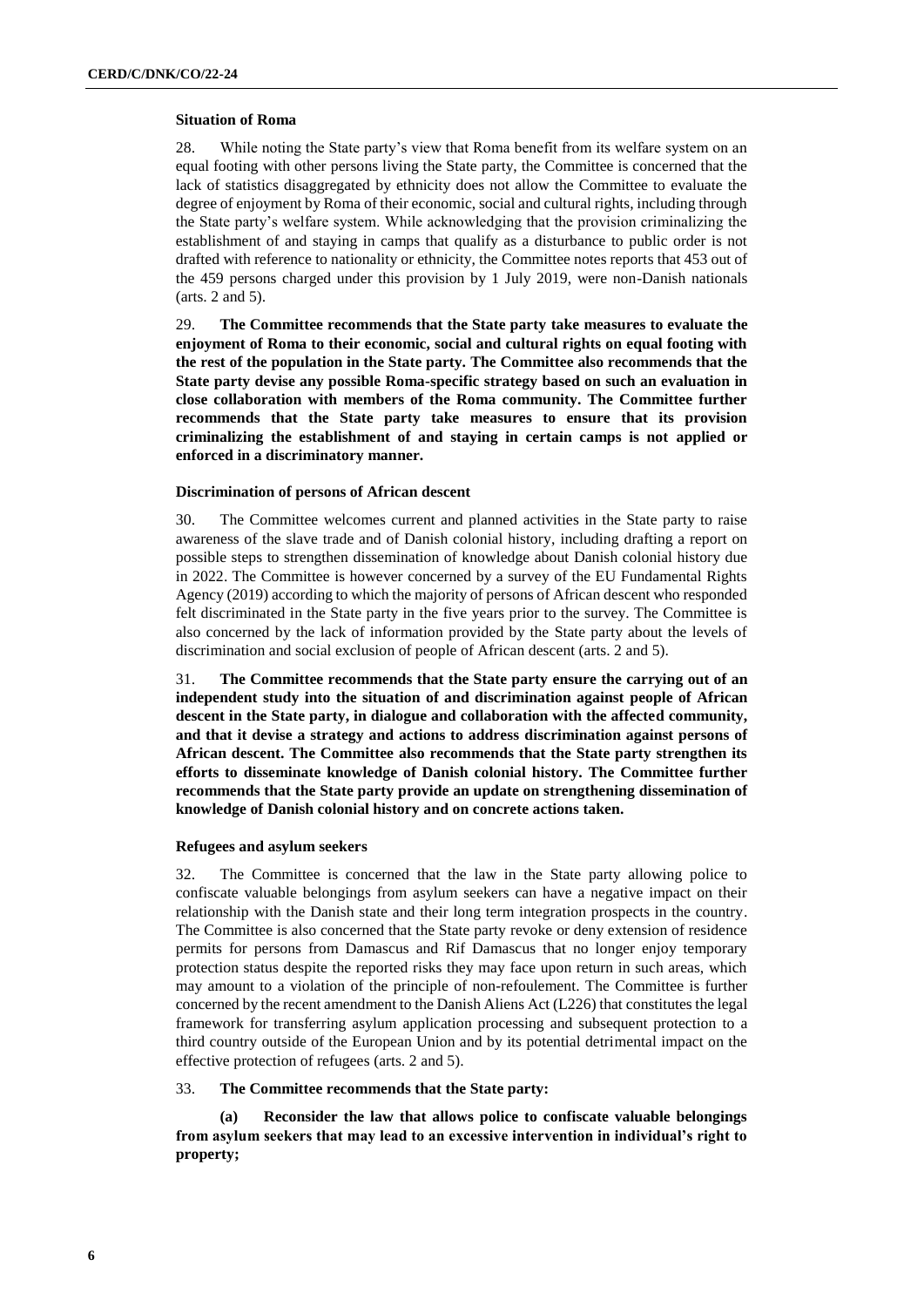**(b) Revisit its evaluation of designating Damascus and Rif Damascus as safe zone to return persons whose temporary protection status has been revoked or whose request for extension of temporary protection status has been denied;**

**(c) Be mindful of its obligation under relevant international law regarding the protection of asylum seekers and the Committee requests that the State party include in its next periodic report specific information on the development on its law (L 226).**

## **Citizenship**

34. The Committee is concerned that the increasingly restrictive provisions to obtain Danish citizenship have resulted in lowering the number of young people born and raised in the State party who obtain Danish citizenship. The Committee is concerned that such a situation may create barriers to their full belonging to and identification with Danish society. The Committee is also concerned that people are excluded from acquiring citizenship if they have an unpaid debt due to penalty fares to the State in excess of 400 euros, which appears excessively restrictive, disproportionate and may disadvantage persons who pursue an education. The Committee is further concerned by the amendments to the State party's nationality legislation according to which a child born to a Danish parent who unlawfully entered or stays in a 'conflict zone' can be barred from obtaining the Danish citizenship by birth (art. 5).

35. **The Committee recommends that the State party evaluate the proportionality of citizenship rules that prevent persons born and raised in the State party from obtaining citizenship and assess their impact, in particular on young people. It also recommends that the State party ensure that penalty fares on education-related debts do not result in excessive barriers to access to citizenship. The Committee further recommends that the State party reconsider any laws that can lead to de facto deprivation of citizenship by birth for children whose parents unlawfully enter or stay in a 'conflict zone', as it may lead to establishing further barriers for these children's integration into Danish society.** 

## **Remedies**

36. Noting that the Board of Equal Treatment investigated a total of 116 cases from 2019 to 2020 of which only 18 were upheld, the Committee is concerned that victims of racial discrimination do not have sufficient knowledge or willingness to bring cases before the Board. While also noting that the State party is exploring ways of improving access to qualified and properly trained interpreters in the languages most frequently used by refugees and migrants in the Danish justice system, the Committee is concerned that access to such quality interpretation is currently not secured (art. 6).

37. **The Committee recommends that the State party increase its efforts to raise awareness about the possibility to lodge complaints to the Board of Equal Treatment including by reaching out to potential victims of racial discrimination. The Committee also recommends that the State party expedite its efforts to ensure access to qualified and properly trained interpreters in the languages most frequently used by refugees and migrants in its justice system.**

## **D. Other recommendations**

#### **Ratification of other treaties**

38. **Bearing in mind the indivisibility of all human rights, the Committee encourages the State party to consider ratifying those international human rights treaties that it has not yet ratified, in particular treaties with provisions that have direct relevance to communities that may be subjected to racial discrimination, including the International Convention on the Protection of the Rights of All Migrant Workers and Members of Their Families.**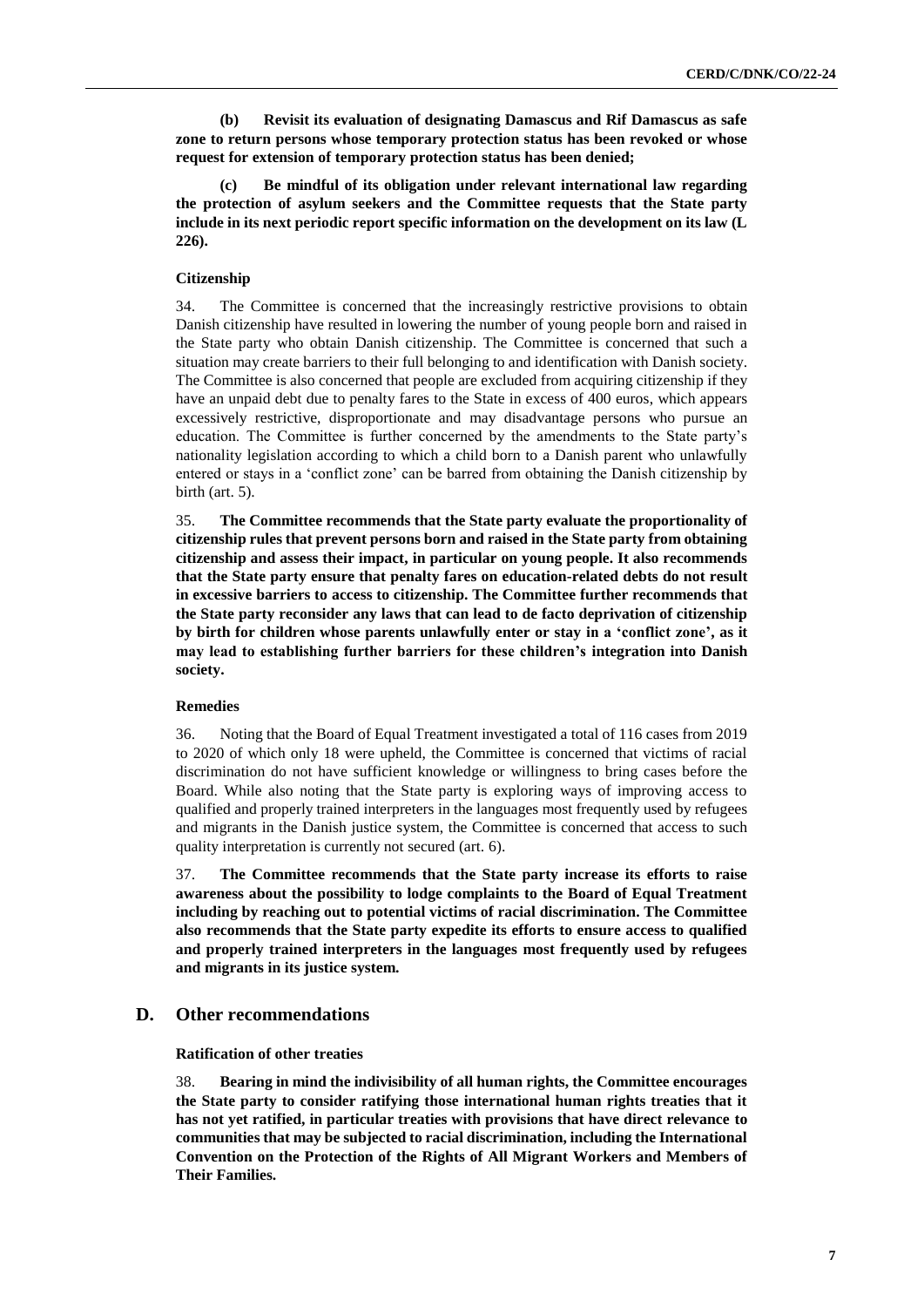**Follow-up to the Durban Declaration and Programme of Action**

39. **In the light of its general recommendation No. 33 (2009) on the follow-up to the Durban Review Conference, the Committee recommends that, when implementing the Convention in its domestic legal order, the State party give effect to the Durban Declaration and Programme of Action, adopted in September 2001 by the World Conference against Racism, Racial Discrimination, Xenophobia and Related Intolerance, taking into account the outcome document of the Durban Review Conference, held in Geneva in April 2009. The Committee requests that the State party include in its next periodic report specific information on action plans and other measures taken to implement the Durban Declaration and Programme of Action at the national level**.

#### **International Decade for People of African Descent**

40. **In the light of General Assembly resolution 68/237, in which the Assembly proclaimed 2015-2024 the International Decade for People of African Descent, and Assembly resolution 69/16 on the programme of activities for the implementation of the Decade, the Committee recommends that the State party prepare and implement a suitable programme of measures and policies in collaboration with organizations and peoples of African descent. The Committee requests that the State party include in its next report precise information on the concrete measures adopted in that framework, taking into account its general recommendation No. 34 (2011) on racial discrimination against people of African descent.**

#### **Consultations with civil society**

41. **The Committee recommends that the State party continue consulting and increasing its dialogue with civil society organizations working in the area of human rights protection, in particular those working to combat racial discrimination, in connection with the preparation of the next periodic report and in follow-up to the present concluding observations.**

## **Dissemination of information**

42. **The Committee recommends that the State party's reports be made readily available and accessible to the public at the time of their submission and that the concluding observations of the Committee with respect to those reports be similarly made available to all State bodies entrusted with the implementation of the Convention, including municipalities, and publicized on the website of the Ministry of Foreign Affairs in the official and other commonly used languages, as appropriate.**

## **Follow-up to the present concluding observations**

43. **In accordance with article 9 (1) of the Convention and rule 65 of its rules of procedure, the Committee requests the State party to provide, within one year of the adoption of the present concluding observations, information on its implementation of the recommendations contained in paragraphs 19 (b) (hate crime and hate speech), 27 (situation of the COVID-19 pandemic) and 31 (discrimination of persons of African descent) above.**

## **Paragraphs of particular importance**

44. **The Committee wishes to draw the attention of the State party to the particular importance of the recommendations contained in paragraphs 11 (use of terms "Western" and "non-Western"), 13 (c) (the "Parallel society" plan) 19 (c) (hate crime and hate speech) and 21 (a) (racial profiling) above and requests the State party to provide detailed information in its next periodic report on the concrete measures taken to implement those recommendations.**